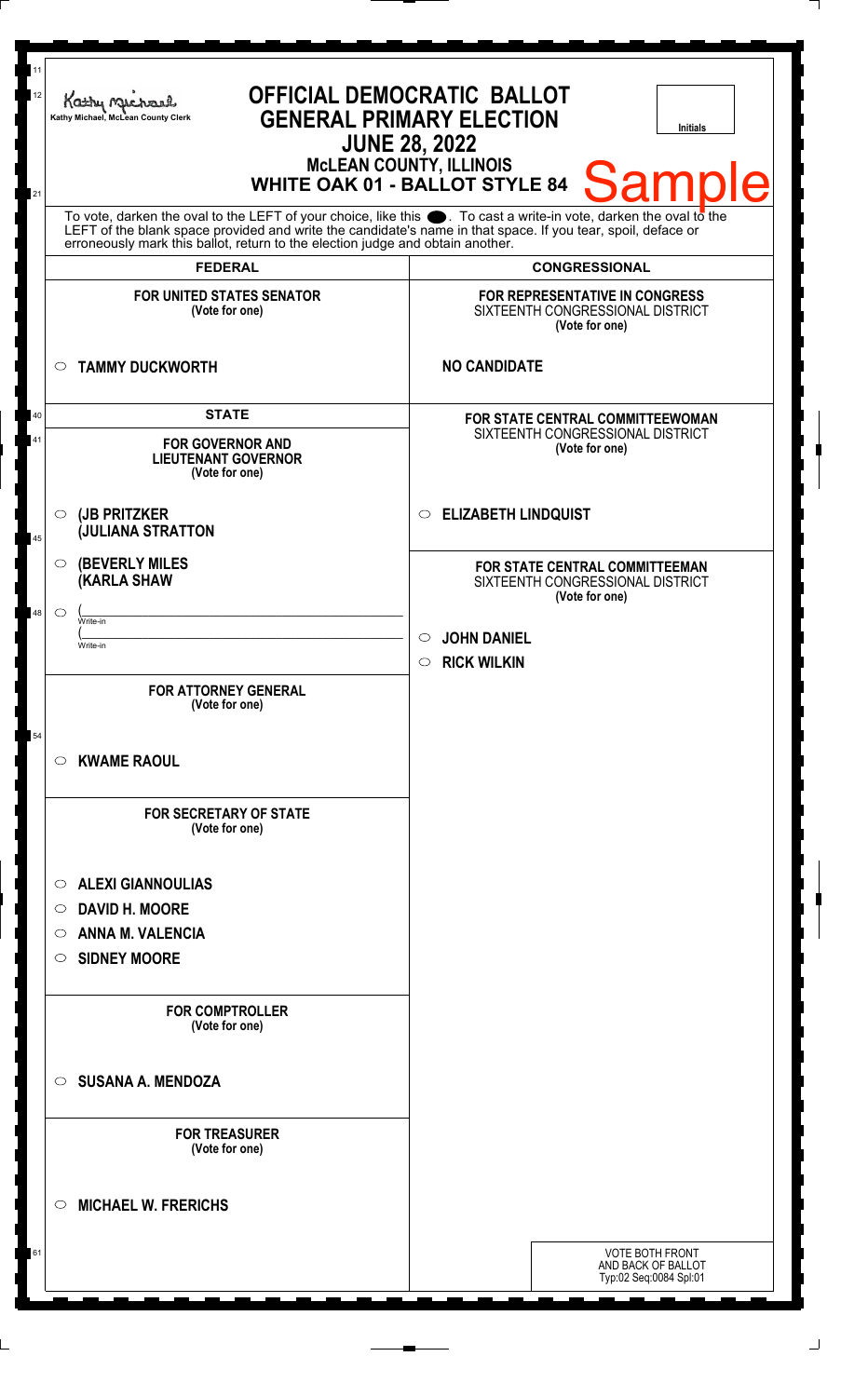| <b>OFFICIAL DEMOCRATIC BALLOT - GENERAL PRIMARY ELECTION - JUNE 28, 2022</b>                                   |                                                                                                                                     |  |
|----------------------------------------------------------------------------------------------------------------|-------------------------------------------------------------------------------------------------------------------------------------|--|
| <b>LEGISLATIVE</b>                                                                                             | <b>JUDICIAL</b>                                                                                                                     |  |
| <b>FOR STATE SENATOR</b><br>FORTY-SIXTH LEGISLATIVE DISTRICT<br>(Vote for one)                                 | FOR JUDGE OF THE CIRCUIT COURT<br>ELEVENTH JUDICIAL CIRCUIT<br>(To fill the vacancy of the Hon. Scott Drazewski)<br>(Vote for one)  |  |
| <b>DAVE KOEHLER</b><br>$\circ$                                                                                 | <b>NO CANDIDATE</b>                                                                                                                 |  |
| <b>REPRESENTATIVE</b>                                                                                          |                                                                                                                                     |  |
| <b>FOR REPRESENTATIVE</b><br>IN THE GENERAL ASSEMBLY<br>NINETY-FIRST REPRESENTATIVE DISTRICT<br>(Vote for one) | FOR JUDGE OF THE CIRCUIT COURT<br>ELEVENTH JUDICIAL CIRCUIT<br>(To fill the vacancy of the Hon. Paul G. Lawrence)<br>(Vote for one) |  |
| <b>KARLA BAILEY-SMITH</b><br>$\circ$                                                                           | <b>NO CANDIDATE</b>                                                                                                                 |  |
| <b>SHARON CHUNG</b><br>$\circ$                                                                                 |                                                                                                                                     |  |
|                                                                                                                | <b>PRECINCT</b>                                                                                                                     |  |
| <b>COUNTY</b>                                                                                                  | FOR PRECINCT COMMITTEEPERSON                                                                                                        |  |
| <b>FOR COUNTY CLERK</b>                                                                                        | WHITE OAK 01<br>(Vote for one)                                                                                                      |  |
| (Vote for one)                                                                                                 |                                                                                                                                     |  |
|                                                                                                                | <b>NO CANDIDATE</b>                                                                                                                 |  |
| <b>LAURA McBURNEY</b><br>$\circ$                                                                               |                                                                                                                                     |  |
| <b>FOR COUNTY TREASURER</b><br>(Vote for one)                                                                  |                                                                                                                                     |  |
| <b>NO CANDIDATE</b>                                                                                            |                                                                                                                                     |  |
| <b>FOR COUNTY SHERIFF</b><br>(Vote for one)                                                                    |                                                                                                                                     |  |
| <b>NO CANDIDATE</b>                                                                                            |                                                                                                                                     |  |
| <b>REGIONAL OFFICE</b><br>OF EDUCATION                                                                         |                                                                                                                                     |  |
| FOR REGIONAL SUPERINTENDENT OF SCHOOLS<br>(DeWITT, LIVINGSTON, LOGAN AND McLEAN COUNTIES)<br>(Vote for one)    |                                                                                                                                     |  |
| <b>NO CANDIDATE</b>                                                                                            |                                                                                                                                     |  |
| <b>COUNTY BOARD</b>                                                                                            |                                                                                                                                     |  |
| <b>FOR COUNTY BOARD MEMBER</b><br><b>COUNTY BOARD DISTRICT 1</b><br>(Vote for not more than two)               |                                                                                                                                     |  |
| <b>JANIS B. HOLLINS</b><br>$\circ$                                                                             |                                                                                                                                     |  |
| <b>MARCIA S. BEAMAN</b><br>$\circ$                                                                             |                                                                                                                                     |  |
|                                                                                                                |                                                                                                                                     |  |
|                                                                                                                | YOU HAVE NOW<br><b>COMPLETED VOTING</b>                                                                                             |  |
|                                                                                                                | <b>VOTE BOTH FRONT</b><br>AND BACK OF BALLOT<br>Typ:02 Seq:0084 Spl:01                                                              |  |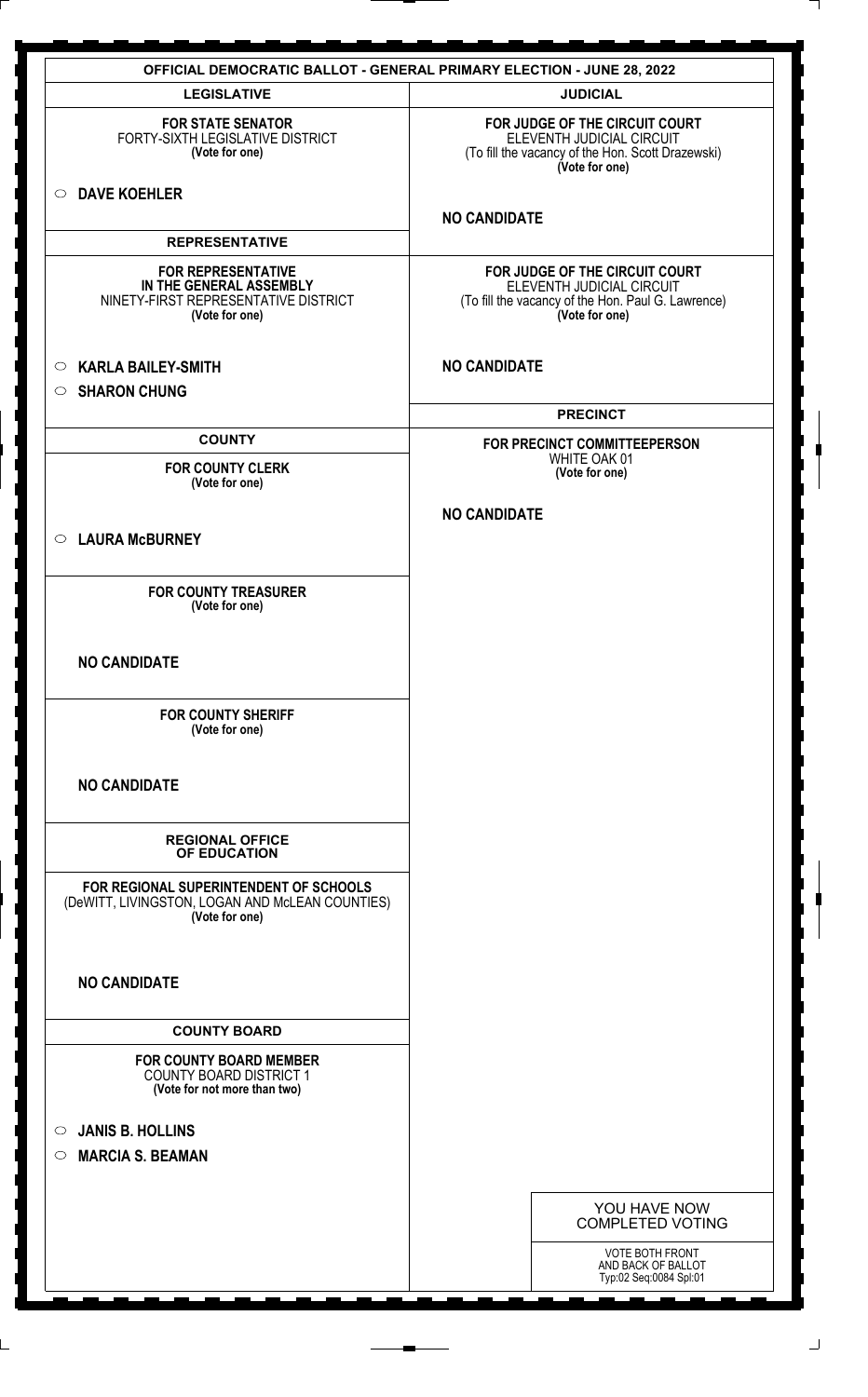| <b>WHITE OAK 01 - BALLOT STYLE 85</b><br>21<br>To vote, darken the oval to the LEFT of your choice, like this $\bullet$ . To cast a write-in vote, darken the oval to the LEFT of the blank space provided and write the candidate's name in that space. If you tear, spoil, deface<br>erroneously mark this ballot, return to the election judge and obtain another.<br><b>FEDERAL</b><br><b>CONGRESSIONAL</b><br><b>FOR UNITED STATES SENATOR</b><br><b>FOR REPRESENTATIVE IN CONGRESS</b><br>SIXTEENTH CONGRESSIONAL DISTRICT<br>(Vote for one)<br>(Vote for one)<br><b>NO CANDIDATE</b><br><b>TAMMY DUCKWORTH</b><br>$\circ$<br><b>STATE</b><br>40<br><b>FOR STATE CENTRAL COMMITTEEWOMAN</b><br>SIXTEENTH CONGRESSIONAL DISTRICT<br>41<br><b>FOR GOVERNOR AND</b><br>(Vote for one)<br><b>LIEUTENANT GOVERNOR</b><br>(Vote for one)<br><b>ELIZABETH LINDQUIST</b><br>(JB PRITZKER<br>$\circ$<br>$\circ$<br><b>JULIANA STRATTON</b><br><b>(BEVERLY MILES)</b><br>O<br>FOR STATE CENTRAL COMMITTEEMAN<br><b>KARLA SHAW</b><br>SIXTEENTH CONGRESSIONAL DISTRICT<br>(Vote for one) | <b>Sample</b> |
|-------------------------------------------------------------------------------------------------------------------------------------------------------------------------------------------------------------------------------------------------------------------------------------------------------------------------------------------------------------------------------------------------------------------------------------------------------------------------------------------------------------------------------------------------------------------------------------------------------------------------------------------------------------------------------------------------------------------------------------------------------------------------------------------------------------------------------------------------------------------------------------------------------------------------------------------------------------------------------------------------------------------------------------------------------------------------------------|---------------|
| 45                                                                                                                                                                                                                                                                                                                                                                                                                                                                                                                                                                                                                                                                                                                                                                                                                                                                                                                                                                                                                                                                                  |               |
|                                                                                                                                                                                                                                                                                                                                                                                                                                                                                                                                                                                                                                                                                                                                                                                                                                                                                                                                                                                                                                                                                     |               |
|                                                                                                                                                                                                                                                                                                                                                                                                                                                                                                                                                                                                                                                                                                                                                                                                                                                                                                                                                                                                                                                                                     |               |
|                                                                                                                                                                                                                                                                                                                                                                                                                                                                                                                                                                                                                                                                                                                                                                                                                                                                                                                                                                                                                                                                                     |               |
|                                                                                                                                                                                                                                                                                                                                                                                                                                                                                                                                                                                                                                                                                                                                                                                                                                                                                                                                                                                                                                                                                     |               |
|                                                                                                                                                                                                                                                                                                                                                                                                                                                                                                                                                                                                                                                                                                                                                                                                                                                                                                                                                                                                                                                                                     |               |
|                                                                                                                                                                                                                                                                                                                                                                                                                                                                                                                                                                                                                                                                                                                                                                                                                                                                                                                                                                                                                                                                                     |               |
| $\circlearrowright$<br>Write-in<br><b>JOHN DANIEL</b><br>49<br>$\circ$<br>Write-in<br><b>RICK WILKIN</b><br>51<br>$\circ$                                                                                                                                                                                                                                                                                                                                                                                                                                                                                                                                                                                                                                                                                                                                                                                                                                                                                                                                                           |               |
| <b>FOR ATTORNEY GENERAL</b><br>(Vote for one)                                                                                                                                                                                                                                                                                                                                                                                                                                                                                                                                                                                                                                                                                                                                                                                                                                                                                                                                                                                                                                       |               |
| <b>KWAME RAOUL</b><br>O                                                                                                                                                                                                                                                                                                                                                                                                                                                                                                                                                                                                                                                                                                                                                                                                                                                                                                                                                                                                                                                             |               |
| <b>FOR SECRETARY OF STATE</b><br>(Vote for one)                                                                                                                                                                                                                                                                                                                                                                                                                                                                                                                                                                                                                                                                                                                                                                                                                                                                                                                                                                                                                                     |               |
| <b>ALEXI GIANNOULIAS</b><br>O                                                                                                                                                                                                                                                                                                                                                                                                                                                                                                                                                                                                                                                                                                                                                                                                                                                                                                                                                                                                                                                       |               |
| <b>DAVID H. MOORE</b><br>O                                                                                                                                                                                                                                                                                                                                                                                                                                                                                                                                                                                                                                                                                                                                                                                                                                                                                                                                                                                                                                                          |               |
| <b>ANNA M. VALENCIA</b><br>O                                                                                                                                                                                                                                                                                                                                                                                                                                                                                                                                                                                                                                                                                                                                                                                                                                                                                                                                                                                                                                                        |               |
| <b>SIDNEY MOORE</b><br>O                                                                                                                                                                                                                                                                                                                                                                                                                                                                                                                                                                                                                                                                                                                                                                                                                                                                                                                                                                                                                                                            |               |
| <b>FOR COMPTROLLER</b><br>(Vote for one)                                                                                                                                                                                                                                                                                                                                                                                                                                                                                                                                                                                                                                                                                                                                                                                                                                                                                                                                                                                                                                            |               |
| <b>SUSANA A. MENDOZA</b><br>◯                                                                                                                                                                                                                                                                                                                                                                                                                                                                                                                                                                                                                                                                                                                                                                                                                                                                                                                                                                                                                                                       |               |
| <b>FOR TREASURER</b><br>(Vote for one)                                                                                                                                                                                                                                                                                                                                                                                                                                                                                                                                                                                                                                                                                                                                                                                                                                                                                                                                                                                                                                              |               |
| <b>MICHAEL W. FRERICHS</b><br>◯                                                                                                                                                                                                                                                                                                                                                                                                                                                                                                                                                                                                                                                                                                                                                                                                                                                                                                                                                                                                                                                     |               |
| 61<br><b>VOTE BOTH FRONT</b><br>AND BACK OF BALLOT<br>Typ:02 Seq:0085 Spl:01                                                                                                                                                                                                                                                                                                                                                                                                                                                                                                                                                                                                                                                                                                                                                                                                                                                                                                                                                                                                        |               |